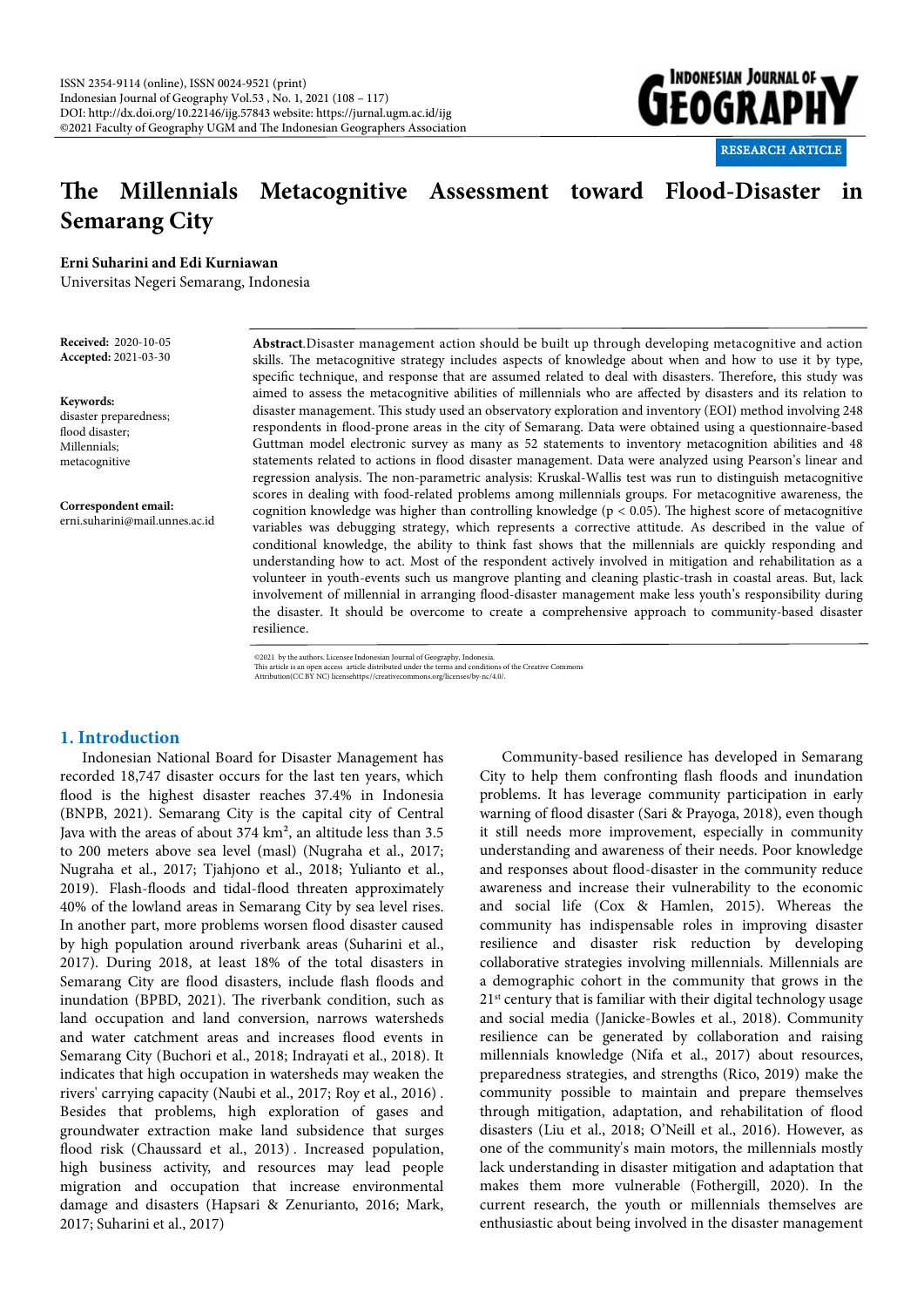process (Cox et al., 2019; Fletcher et al., 2016). Hence, it is needed to identify their knowledge of plan, action, and thinking over flood-disaster, to make disaster management strategy among community elements easier.

Metacognition is well known as an ability to create plans or strategies for approaching and solving problems, evaluating and giving feedback on the results, and modifying approaches as desirable (Ozsoy et al., 2009). Metacognition is also correlating with how the millennials expected to be independent in learning and action, be honest with each other's abilities, both weaknesses, and strengths, and dare to try new strategies to explore knowledge and improve their abilities (Kavousi et al., 2019; Shea & Frith, 2019). Metacognition is essential to possess because it can also relate to measuring a conscious effort to survive, especially in nuisance (Kudesia, 2019). Metacognition may refer to community awareness and disaster preparedness, even though it needs a long list of things to understand the importance of metacognition in community disaster awareness (Ganapati & Mostafavi, 2018).

Metacognition is also directly reflecting a high-order thinking skill that may build up in the community experiences to respond to the surrounding phenomenon (Zweers, 2019). Furthermore, previous researches on millennials in Semarang City shows a low level of high-level thinking scores shows a lack of concern for flood disasters (Rahmayanti et al., 2020). This indicates that knowledge of flood disaster preparedness, including mitigation, adaptation, and emergency response, is not yet massively widespread (Suharini et al., 2020). Therefore, increasing the person's

capacity for natural disasters awareness among the community may affordable to be gained using metacognitive strategy. There needs to be a systematic effort to increase public understanding of flood disasters through metacognitive strategy. Therefore, in this research, we analyzed the millennials' metacognitive knowledge to depicts how they develop their expertise in disaster management actions and overcome the flood-disaster damage effect.

#### **2. Method**

This research was conducted using an exploratory observational method to examine the role and ability of millennials' metacognitive in dealing with flood disasters. A total of 16 districts in Semarang City were selected as a research site because 1) it frequently severe of the river and coastal flooding, 2) there were several communities basedprograms settled to overcome flooding effect that needed to be monitored and evaluated. The data was obtained using field observation and closed-questionnaire using electronic surveys: Google forms.

This research was involved 248 respondents, ages 14-24 years old. We assumed the respondents of these ages are developing their thinking skills (Ivanova, 2019), proper information management, and digital native (Koumachi, 2019). So, it is the appropriate standpoint to determine how far their thinking skill has developed. As many as 108 respondents were involved from 11 districts of the no-or-less potential area affected by the flood, and 140 respondents participated from five highly-affected districts by flash-flood and tidal-flood (Table 1). The respondents were involved by



Figure 1. The distribution of flood and flood-affected area in Semarang City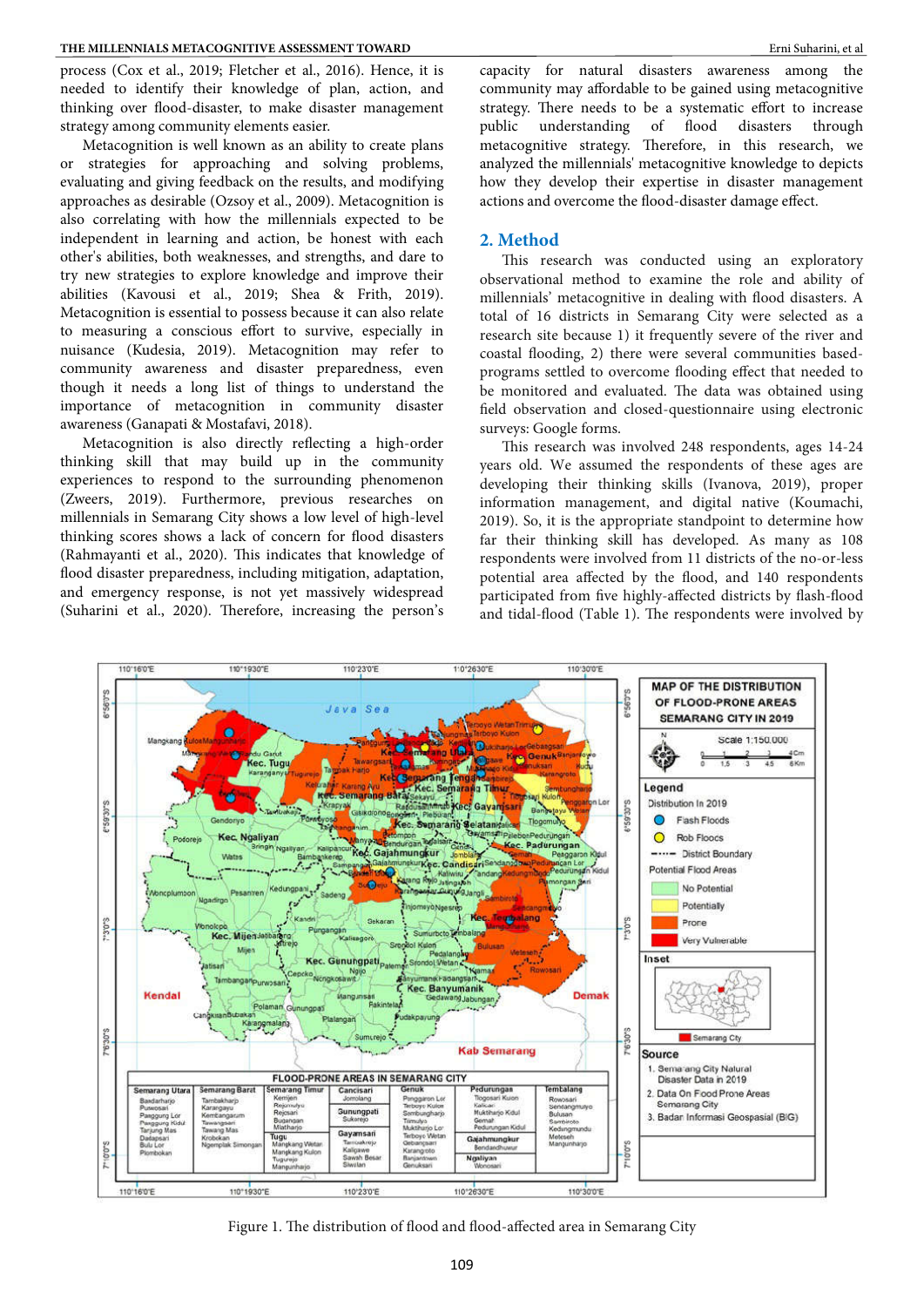the snowball sampling method. The data includes millennials' attitudes, perspectives of the flood, disaster management, and metacognitive abilities in dealing with flood

Questionnaire statements were modified using the Guttman scale based on the Metacognitive Awareness Inventory (MAI) that was developed by Schraw & Dennison,  $(1994)$  (Table 2). Each question was completed with specific rubrics to make it easier for respondents to answer in the same perception. It is an instrument designed to measure general self-regulated learning skills transversely on the various disciplines.

The MAI procedure was used because it has cleared descriptions and grouped knowledge of the cognitions. The assessment of disaster management strategies was conducted by observing current activities that has already conducted for youth participant in the research locus, and the activities derived from Regulation of the Republic of Indonesia Number 24 Year 2007 about Disaster Management (Supplementation Table  $1$ ). This regulation is the main legislation law that used by Indonesian National Board for Disaster Management to establish disaster management activities (Ali et al., 2019; Maulida, 2020). Then, in this research, both MAI and Regulation No. 24 Year 2007 were breaking down and regrouped based on the similarity and congruence activity. The regrouped procedure was also based on the knowledge from metacognition that required to run disaster management activities. After regrouped, the validity and reliability were measured using Pearson's linear correlation performed using SPSS 21. The R score was measured to analyze observed indicator item's power or how much the observed indicators compose latent variable. Field observations were carried to measure disaster management activity which is conducted by millennials.

There were 51 questions of metacognitive awareness developed from MAI sheet, and 35 questions of flood disaster management were developed from indicator

activities (Supplementation Tabel 2). The questions were first analyzed the validity and reliability of the instrument regarding data collection and calculation, was run using Pearson's analysis and linear Regression with confident interval 95%. Both MAI and flood disaster questions were aligned based on epistemic alignment process, it was conducted through discussion involving several experts in education, psychologic, and disaster management fields. All obtained data were collected and proceeded into coding, tabulation, and screening stages.

The obtained data was statistically analyzed using nonparametric: Mann-Whitney test to determine differences of millennials' metacognitive knowledge from affected and flooded areas. The statistical analysis was conducted using SPSS 23 for Mac. After that, the statistical result was followed up with interpretation and explanation from in-depth interview. The statistical and in-depth interview data were then qualitatively analyzed with the taxonomy model to categorize multifaced and complex information to common conceptual domains and dimensions (Patton, 2014).

# **3. Result and Discussion**

In this study, the measured metacognition consist of two aspects, there was Cognitive Knowledge (CoK) and Controlling Knowledge (CnK). The aspects of CoK were then define into three types,  $1)$  declaration knowledge (DK), 2) procedural knowledge (PK), and 3) conditional knowledge (CK). The highest value of CoK was found in CK aspect, in both groups. CK is the most prominent aspect compared to other aspects. This research has been conducted involving more than 248 respondents and it was categorized by ages, gender, education level, and frequency of flood (Table 3).

The respondents were dominated by millennials aged 14-18 years old and most of them were women. Whereas, for comparison, respondents from both areas were high school students. The information in this research were grouped

|                  |                          | Flooded or Affected Area |                | No or Less Potential |
|------------------|--------------------------|--------------------------|----------------|----------------------|
| District         | $\Sigma$ Resp.           | $\%$                     | $\Sigma$ Resp. | $\%$                 |
| Banyumanik*      | ٠                        | $\overline{\phantom{a}}$ | 15             | 13.89                |
| Candisari*       |                          |                          | 10             | 9.26                 |
| Mijen*           |                          |                          | 13             | 12.04                |
| Ngaliyan         | 15                       | 10.71                    | 10             | 9.26                 |
| Pedurungan       | 14                       | 10.00                    | 5              | 4.63                 |
| East Semarang    | 15                       | 10.71                    | 6              | 5.56                 |
| Gajah Mungkur    | 8                        | 5.71                     | 6              | 5.56                 |
| Gunungpati       |                          |                          | 12             | 11.11                |
| Gayamsari        | 12                       | 8.57                     | 6              | 5.56                 |
| Genuk            | 12                       | 8.57                     |                |                      |
| Central Semarang | 11                       | 7.86                     | 6              | 5.56                 |
| North Semarang   | 15                       | 10.71                    |                |                      |
| Tembalang        | 15                       | 10.71                    |                |                      |
| Tugu             | 13                       | 9.29                     | 5              | 4.63                 |
| South Semarang   | $\overline{\phantom{a}}$ | $\overline{\phantom{a}}$ | 12             | 11.11                |
| West Semarang    | 10                       | 7.14                     | 2              | 1.85                 |
| Total            | 140                      | 100.00                   | 108            | 100.00               |

Table 1. The number of respondents per district of Semarang City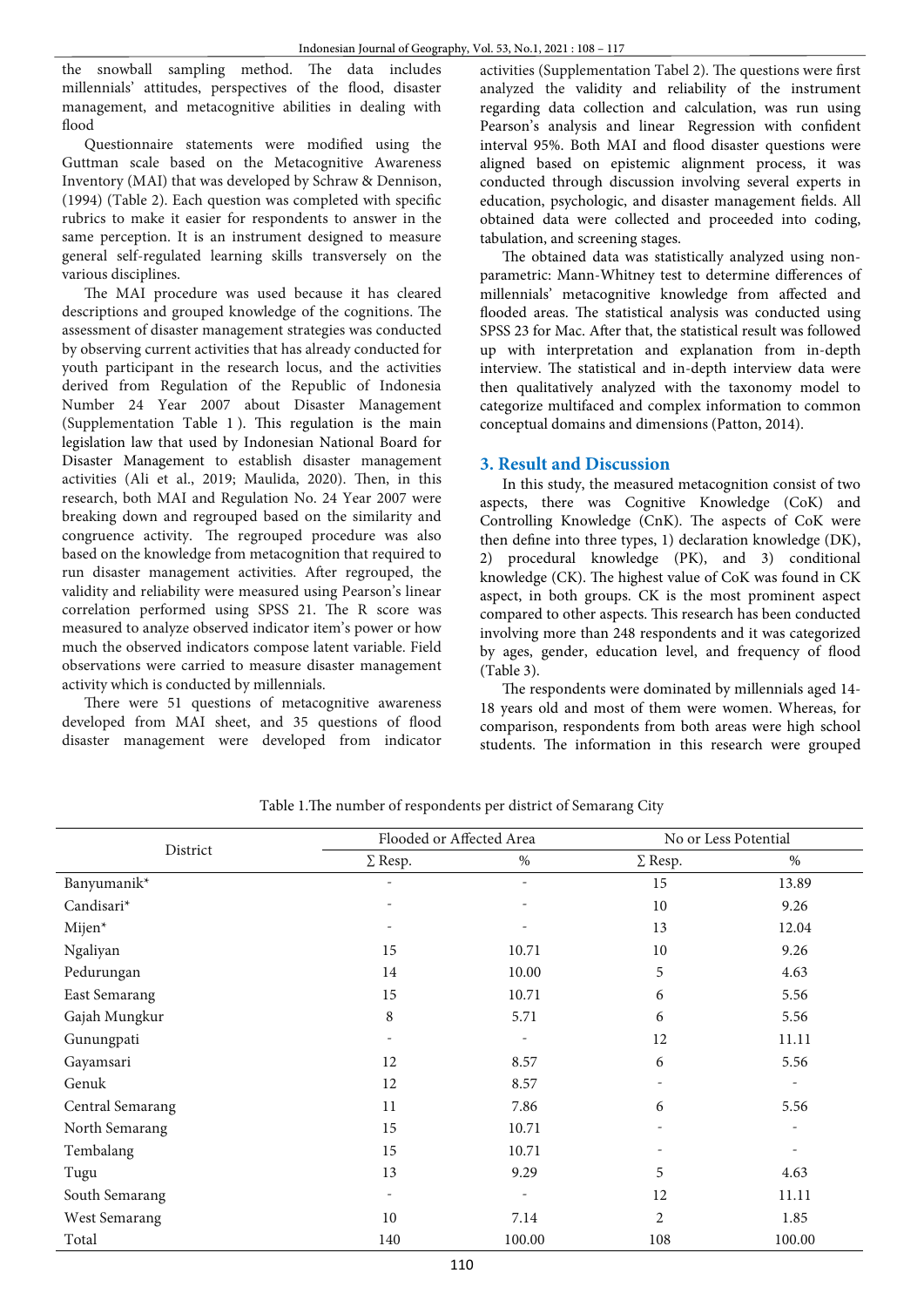## Table 2. The modification of metacognitive awareness inventory (MAI) based on disaster management strategy in Semarang City.

| Metacognitive Component          | Description and observed focused-skill in flood disaster management                                                                                                                                                                                                                                                                                                       |
|----------------------------------|---------------------------------------------------------------------------------------------------------------------------------------------------------------------------------------------------------------------------------------------------------------------------------------------------------------------------------------------------------------------------|
| Cognitive Knowledge (CoK)        |                                                                                                                                                                                                                                                                                                                                                                           |
| Declarative Knowledge (DK)       | It refers to general factual information.                                                                                                                                                                                                                                                                                                                                 |
|                                  | In this study, millennials' understanding refers to their knowledge on flood disaster manage-<br>ment; intellectual resources, and abilities as millennials to participate in disaster manage-<br>ment.                                                                                                                                                                   |
| Procedural Knowledge (PK)        | This knowledge assesses the action for completing a procedure or implementing process/<br>strategies. It requires millennials' knowledge on the process, and when to apply it in various<br>situations.                                                                                                                                                                   |
|                                  | In this research, the researcher was observed millennials' action in standard operational pro-<br>cedures of disaster management. This knowledge can be used to explain how far millennials<br>obtain their knowledge, discovery skill, cooperation in a group, and problem-solving skill.                                                                                |
| Conditional Knowledge (CK)       | This knowledge regarding when a procedure, skill or strategy is used and when it is not used,<br>how procedure can be used under certain conditions, and why a procedure is better than<br>another procedure.<br>In this research, the observation was conducted to assess millennials' competencies on mak-<br>ing decision during critical situation of flood disaster. |
| Controlling Knowledge (CnK)      |                                                                                                                                                                                                                                                                                                                                                                           |
| Planning (P)                     | It includes all activities on strategy planning, goal setting, and allocating resources to over-<br>come problems, including disaster damage impact                                                                                                                                                                                                                       |
| <b>Information Management</b>    | It depicts how millennials using their skill on organizing, elaborating, summarizing, to get                                                                                                                                                                                                                                                                              |
| Strategies (IMS)                 | selective focus to process an information, efficiently.                                                                                                                                                                                                                                                                                                                   |
| Comprehension Monitoring<br>(CM) | The regulation assessing how does strategy use by millennials to check up whether the disas-<br>ter management procedure is run in the right track or not.                                                                                                                                                                                                                |
| Debugging Strategies (DS)        | It relates to various strategies that applied by millennials to recognize and correct errors                                                                                                                                                                                                                                                                              |
| Evaluation (E)                   | This knowledge is more analyzing about post assessment of self-participation, performance,<br>and strategy effectiveness after disaster management implementation                                                                                                                                                                                                         |

|                    | Affected or Flooded Area |       |                          | No or Less Potential-Flooded Area |
|--------------------|--------------------------|-------|--------------------------|-----------------------------------|
| Demographic        | $\Sigma$ Resp.           | $\%$  | $\Sigma$ Resp.           | %                                 |
| Ages (years old)   |                          |       |                          |                                   |
| $14 - 17$          | 71                       | 65,74 | 125                      | 89,29                             |
| $18 - 21$          | 25                       | 23,15 | 15                       | 10,71                             |
| $21 - 24$          | 12                       | 11,11 | $\overline{\phantom{a}}$ |                                   |
| $\bullet$          |                          |       |                          |                                   |
| Gender             |                          |       |                          |                                   |
| Male               | $41\,$                   | 37,96 | 37                       | 26,43                             |
| Female             | 67                       | 62,04 | 103                      | 73,57                             |
|                    |                          |       |                          | $\bullet$                         |
| Educational levels |                          |       |                          |                                   |
| High School        | 74                       | 68,52 | 114                      | 81,43                             |
| University         | 34                       | 31,48 | 26                       | 18,57                             |
|                    |                          |       |                          | $\bullet$                         |
| Flooded frequency  |                          |       |                          |                                   |
| Never              | 10                       | 9,26  | 126                      | 90,00                             |
| <3 times/ month    | 68                       | 62,96 | 14                       | 10,00                             |
| 3-5 times/ month   | 14                       | 12,96 |                          |                                   |
| > 5 times/ month   | 16                       | 14,81 |                          |                                   |

## Table 3. Number of respondents by demographic characteristics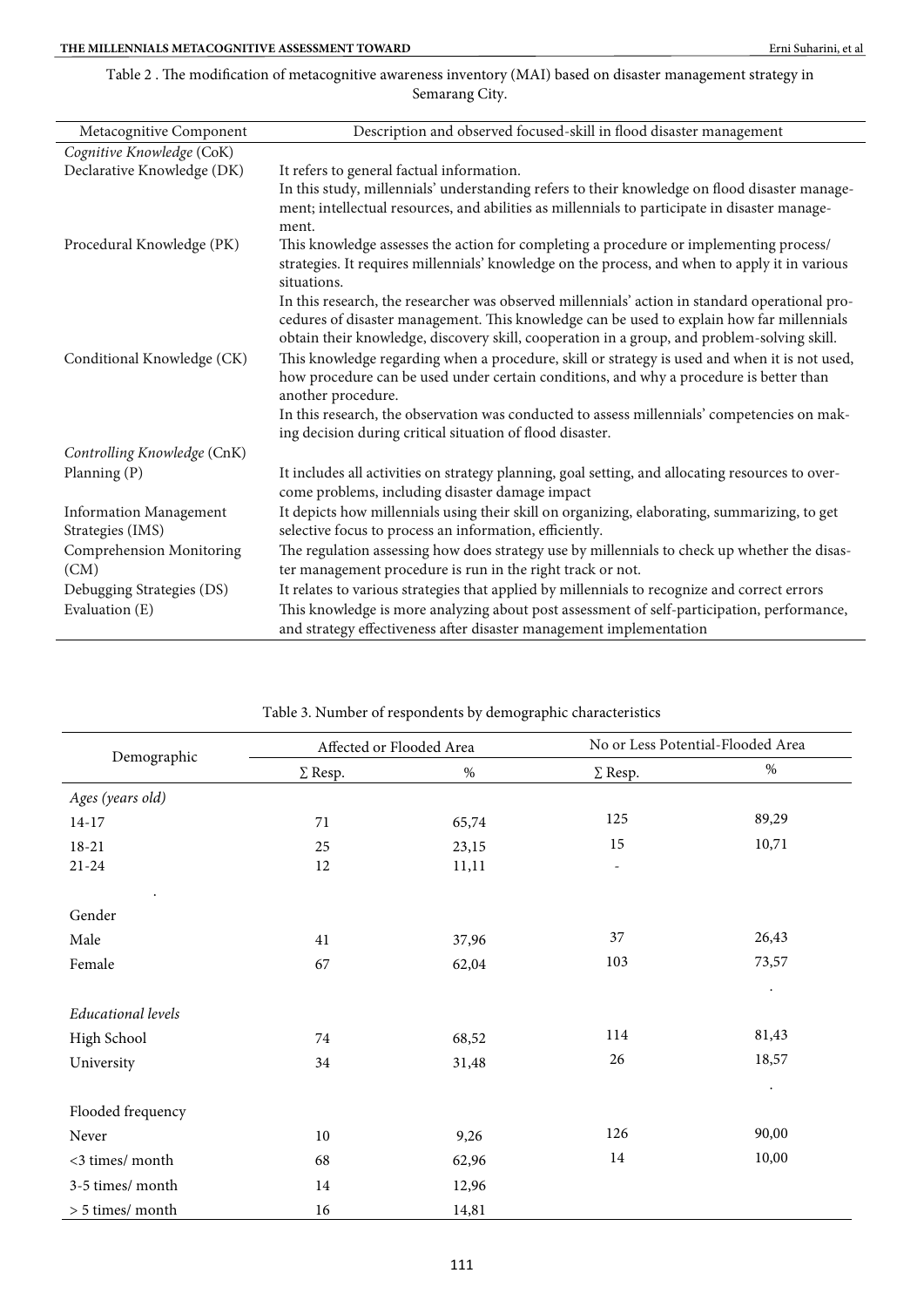based on the flood impact in respondents environment. This study only focus on the flooding frequency and how community develop their metacognition

We grouped all of the MAI questions into six category activities representing flood disaster management activities. The grouped phase has decided based on the conceptual domain, and the possibility of the metacognition aspects that may contribute to the management activities. To ensure the MAI effectiveness in measuring respondent's knowledge, we analyse the instrument before used for observation session. Based on the validity and reliability analysis, all of the instrument were capable to be applied in data collection, and has stated as valid and reliable questions to measure metacognitive knowledge related to flood disaster management activities, except question number 25 about debugging strategy in MAI sheet (Table 4). The invalid question may cause by too general question, that make no variation answer from the respondents, and it was no high enough to measure the youth perception. In other word, all of the respondent has same perception and answer in same choice. After the validation process the invalid question was withdrew from measuring components of metacognitive aspect in mitigation, emergency respond and rehabilitation skill.

In this research we were not apply all of the MAI question items to the activities in the same number. The several knowledges were not appropriate to compose the activities, for example procedural knowledge (PK) was not applicable for mitigation, rehabilitation skill and program evaluation. The evaluation knowledge (E) was only compatible for composing program evaluation (Table 4). We also found that all knowledge score was higher in preparation activities in millennials in flooded area than flooded-affected

areas. Both the comprehension monitoring (CM) and the debugging strategies (DS) has no significant differences in all aspect in all respondents in both areas.

The metacognitive strategy is a strategy that invites understanding and thinking in designing the process of solving problems comprehensively, implementing and evaluating it (Heyes,  $2016$ ). In the flood disaster management, metacognitive strategy includes aspects of knowledge about when and how to use certain strategies to deal with the disasters. The metacognitive stimulates people to develop knowledge through experiences (Chekwa et al., 2015; Frank & Kuhlmann, 2016), and learning process from behavior adaptation against conflicts (Questienne et al., 2018). It also makes the analysis skill in mitigation and adaptation getting deeper to create a decision in overcome the disaster (Kumar et al., 2019). Furthermore, the development of higher-level, complex and metacognitive thinking skills can help solve problems or make decision in disaster management (Brooks et al., 2016; Kumar et al., 2019).

The MAI's questions as the observed variables were regrouped to arrange an assessment of the flood disaster management. We found there were same knowledge aspects can be used to represent in different flood disaster management activities (Table 5). It proved that metacognitive is a multidimensional knowledge that may composed together and expressed during thinking about problems and actions. It may also contribute in composing high quality actions that can be performed by comprehensive step from planning, monitoring to evaluating. Based on the observation, the millennials portray narrow understanding about disaster management an still focus on the actions after the disaster. The CK is

| Table 4. Validity and correlation (R-score) of metacognitive awareness inventory in composing disaster management activity |
|----------------------------------------------------------------------------------------------------------------------------|
| instrument                                                                                                                 |

|                                |       |              |         |          |            |          |       |                          | Flood Disaster Management Activities |          |            |          |       |                      |         |       |                    |         |
|--------------------------------|-------|--------------|---------|----------|------------|----------|-------|--------------------------|--------------------------------------|----------|------------|----------|-------|----------------------|---------|-------|--------------------|---------|
| Metacognitive<br>number code - |       | Preparedness |         |          | Mitigation |          |       | <b>Emergency Respond</b> |                                      |          | Adaptation |          |       | Rehabilitation Skill |         |       | Program Evaluation |         |
|                                | v     | г            | p score | v        | г          | p score  | v     | г                        | p score                              | v        | r          | p score  | v     | г                    | p score | v     | г                  | p score |
| 14-PK                          | 0.495 | 0.822        | 0.544   |          |            |          |       |                          |                                      |          |            |          |       |                      |         |       |                    |         |
| 27-PK                          | 0.414 | 0.825        | 0.454   |          |            |          |       |                          |                                      |          |            |          |       |                      |         |       |                    |         |
| $8-P$                          | 0.425 | 0.824        | 0.485   |          |            |          |       |                          |                                      |          |            |          |       |                      |         |       |                    |         |
| $22-P$                         | 0.426 | 0.825        | 0.518   |          |            |          |       |                          |                                      |          |            |          |       |                      |         |       |                    |         |
| $42-P$                         | 0.468 | 0.822        | 0.527   |          |            |          |       |                          |                                      |          |            |          |       |                      |         |       |                    |         |
| $45-P$                         | 0.358 | 0.827        | 0.421   |          |            |          |       |                          |                                      |          |            |          |       |                      |         |       |                    |         |
| $13$ -IMS                      | 0.438 | 0.823        | 0.539   |          |            |          | 0.517 | 0.722                    | 0.176                                |          |            |          |       |                      |         |       |                    |         |
| $47$ -IMS                      | 0.371 | 0.828        | 0.440   |          |            |          |       |                          |                                      |          |            |          |       |                      |         |       |                    |         |
| 51-DS                          | 0.396 | 0.826        | 0.447   |          |            |          |       |                          |                                      |          |            |          |       |                      |         |       |                    |         |
| 52-DS                          | 0.377 | 0.826        | 0.404   |          |            |          |       |                          |                                      |          |            |          |       |                      |         | 0.385 | 0.777              | 0.465   |
| 44-DS                          | 0.414 | 0.825        | 0.438   |          |            |          |       |                          |                                      |          |            |          |       |                      |         | 0.411 | 0.775              | 0.537   |
| $4-P$                          | 0.233 | 0.838        | 0.318   |          |            |          | 0.325 | 0.724                    | 0.099                                |          |            |          |       |                      |         |       |                    |         |
| $23-P$                         | 0.578 | 0.819        | 0.635   | 0.572    | 0.730      | 0.648    | 0.598 | 0.722                    | 0.193                                | 0.647    | 0.718      | 0.673    |       |                      |         |       |                    |         |
| 5-DK                           | 0.321 | 0.829        | 0.428   | 0.298    | 0.753      | 0.421    | 0.322 | 0.727                    | 0.090                                | 0.334    | 0.726      | 0.261    | 0.278 | 0.762                | 0.415   |       |                    |         |
| $6-P$                          | 0.448 | 0.824        | 0.528   | 0.419    | 0.744      | 0.509    | 0.393 | 0.726                    | 0.158                                | 0.453    | 0.724      | 0.360    | 0.441 | 0.746                | 0.542   |       |                    |         |
| 26-CK                          | 0.511 | 0.820        | 0.594   | 0.456    | 0.738      | 0.569    | 0.542 | 0.721                    | 0.214                                | 0.539    | 0.717      | 0.578    | 0.493 | 0.737                | 0.592   |       |                    |         |
| 29-CK                          | 0.414 | 0.825        | 0.562   | 0.412    | 0.743      | 0.568    | 0.471 | 0.720                    | 0.124                                | 0.509    | 0.714      | 0.562    | 0.335 | 0.762                | 0.515   |       |                    |         |
| 35-CK                          | 0.524 | 0.819        | 0.633   | 0.519    | 0.730      | 0.627    | 0.537 | 0.721                    | 0.229                                | 0.527    | 0.717      | 0.568    | 0.488 | 0.737                | 0.602   |       |                    |         |
| $41$ -IMS                      |       |              |         | 0.437    | 0.738      | 0.580    | 0.527 | 0.719                    | 0.035                                | 0.545    | 0.713      | 0.592    | 0.446 | 0.743                | 0.465   | 0.506 | 0.771              | 0.492   |
| $11 - CM$                      |       |              |         | 0.381    | 0.743      | 0.490    | 0.487 | 0.723                    | 0.232                                | 0.448    | 0.722      | 0.486    |       |                      |         |       |                    |         |
| $12-DK$                        |       |              |         | 0.403    | 0.745      | 0.566    | 0.471 | 0.719                    | 0.068                                | 0.469    | 0.716      | 0.125    |       |                      |         |       |                    |         |
| $25-DS$                        |       |              |         | $-0.025$ | 0.771      | $-0,027$ | 0.046 | 0.733                    | $-0.053$                             | $-0.044$ | 0.736      | $-0.044$ |       |                      |         |       |                    |         |
| $16-DK$                        |       |              |         | 0.478    | 0.733      | 0.613    |       |                          |                                      | 0.534    | 0.714      | 0.582    | 0.483 | 0.738                | 0.619   |       |                    |         |
| $17-DK$                        |       |              |         | 0.396    | 0.746      | 0.565    |       |                          |                                      |          |            |          |       |                      |         |       |                    |         |
| 39-IMS                         |       |              |         |          |            |          | 0.543 | 0.723                    | 0.093                                |          |            |          | 0.482 | 0.741                | 0.591   |       |                    |         |
| $2-CM$                         |       |              |         |          |            |          | 0.494 | 0.724                    | 0.185                                | 0.516    | 0.721      | 0.548    | 0.451 | 0.744                | 0.568   |       |                    |         |
| 34-CM                          |       |              |         |          |            |          | 0.501 | 0.719                    | 0.177                                | 0.511    | 0.715      | 0.564    |       |                      |         |       |                    |         |
|                                |       |              |         |          |            |          |       |                          |                                      |          |            |          |       |                      |         |       |                    |         |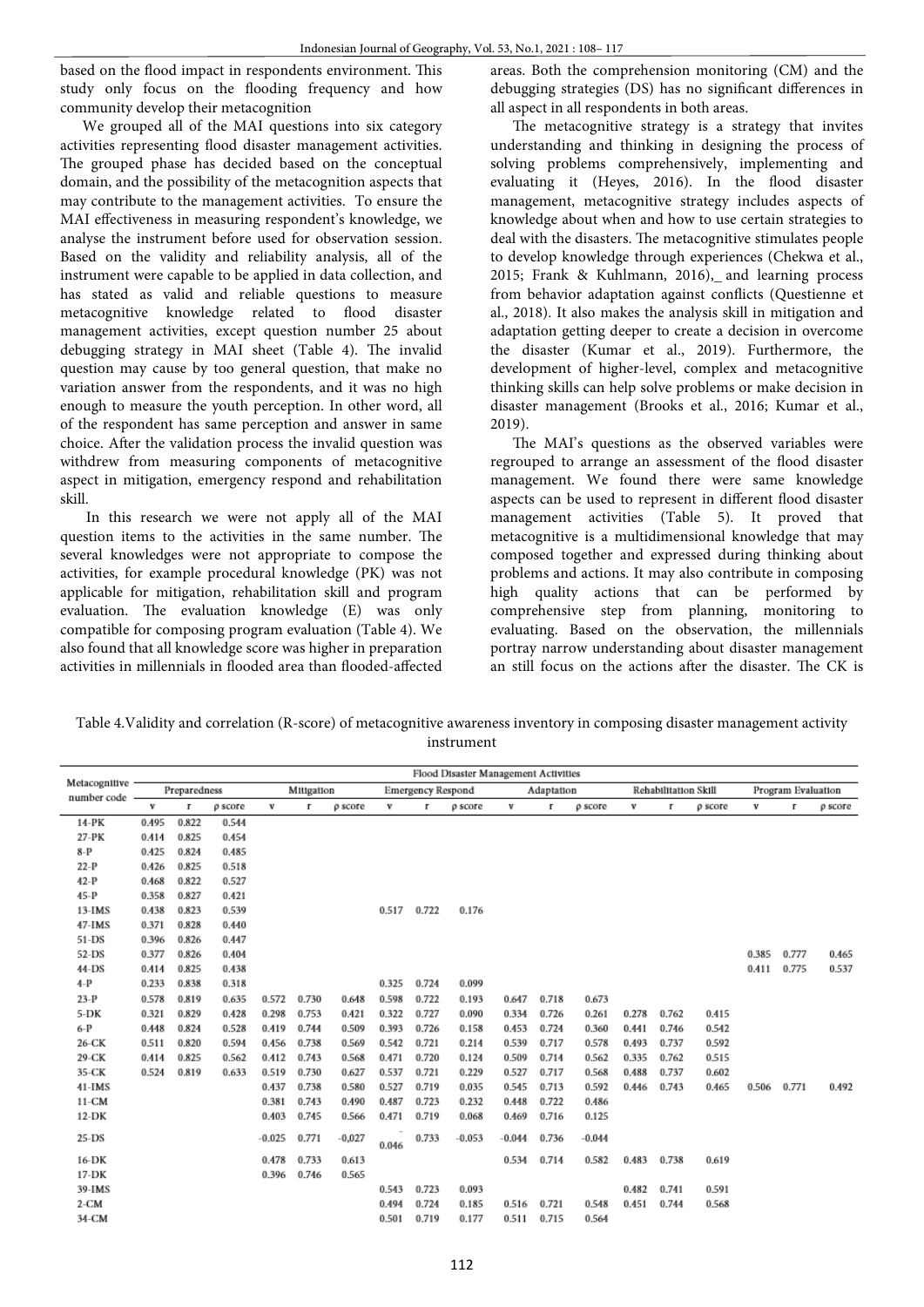|                              |   |              |         |   |            |         |       |                          | Flood Disaster Management Activities |       |            |         |       |                      |         |       |                    |         |
|------------------------------|---|--------------|---------|---|------------|---------|-------|--------------------------|--------------------------------------|-------|------------|---------|-------|----------------------|---------|-------|--------------------|---------|
| Metacognitive<br>number code |   | Preparedness |         |   | Mitigation |         |       | <b>Emergency Respond</b> |                                      |       | Adaptation |         |       | Rehabilitation Skill |         |       | Program Evaluation |         |
|                              | v | г            | p score | v | г          | p score | v     | г                        | p score                              | v     | г          | p score | v     | г                    | p score | v     | г                  | p score |
| $3-PK$                       |   |              |         |   |            |         | 0.419 | 0.723                    | 0.180                                | 0.384 | 0.722      | 0.438   |       |                      |         |       |                    |         |
| 9-IMS                        |   |              |         |   |            |         | 0.162 | 0.729                    | 0.071                                |       |            |         |       |                      |         |       |                    |         |
| $10-DK$                      |   |              |         |   |            |         | 0.457 | 0.722                    | 0.252                                |       |            |         |       |                      |         |       |                    |         |
| 18-CK                        |   |              |         |   |            |         | 0.404 | 0.725                    | 0.108                                |       |            |         |       |                      |         |       |                    |         |
| 20-DK                        |   |              |         |   |            |         | 0.480 | 0.719                    | 0.152                                |       |            |         |       |                      |         |       |                    |         |
| 28-CM                        |   |              |         |   |            |         | 0.512 | 0.720                    | 0.124                                |       |            |         |       |                      |         |       |                    |         |
| 33-PK                        |   |              |         |   |            |         | 0.607 | 0.717                    | 0.168                                |       |            |         |       |                      |         |       |                    |         |
| 37-IMS                       |   |              |         |   |            |         | 0.297 | 0.725                    | 0.179                                |       |            |         |       |                      |         |       |                    |         |
| 40-DS                        |   |              |         |   |            |         | 0.378 | 0.727                    | 0.152                                |       |            |         |       |                      |         |       |                    |         |
| 46-DK                        |   |              |         |   |            |         | 0.600 | 0.721                    | 0.237                                |       |            |         |       |                      |         |       |                    |         |
| 48-IMS                       |   |              |         |   |            |         | 0.365 | 0.723                    | 0.229                                |       |            |         |       |                      |         |       |                    |         |
| 30-IMS                       |   |              |         |   |            |         |       |                          |                                      | 0.415 | 0.721      | 0.465   |       |                      |         |       |                    |         |
| $31$ -IMS                    |   |              |         |   |            |         |       |                          |                                      | 0.476 | 0.719      | 0.522   |       |                      |         |       |                    |         |
| $43$ -IMS                    |   |              |         |   |            |         |       |                          |                                      | 0.502 | 0.720      | 0.540   |       |                      |         |       |                    |         |
| 15-CK                        |   |              |         |   |            |         |       |                          |                                      |       |            |         | 0.457 | 0.744                | 0.544   |       |                    |         |
| 49-CM                        |   |              |         |   |            |         |       |                          |                                      |       |            |         | 0.324 | 0.759                | 0.598   |       |                    |         |
| $1-CM$                       |   |              |         |   |            |         |       |                          |                                      |       |            |         |       |                      |         | 0.312 | 0.783              | 0.464   |
| $7-E$                        |   |              |         |   |            |         |       |                          |                                      |       |            |         |       |                      |         | 0.421 | 0.773              | 0.517   |
| $19-E$                       |   |              |         |   |            |         |       |                          |                                      |       |            |         |       |                      |         | 0.342 | 0.780              | 0.478   |
| 21-CM                        |   |              |         |   |            |         |       |                          |                                      |       |            |         |       |                      |         | 0.394 | 0.777              | 0.587   |
| 24-E                         |   |              |         |   |            |         |       |                          |                                      |       |            |         |       |                      |         | 0.358 | 0.782              | 0.487   |
| 32-DK                        |   |              |         |   |            |         |       |                          |                                      |       |            |         |       |                      |         | 0.428 | 0.773              | 0.554   |
| 36-E                         |   |              |         |   |            |         |       |                          |                                      |       |            |         |       |                      |         | 0.492 | 0.766              | 0.602   |
| 38-E                         |   |              |         |   |            |         |       |                          |                                      |       |            |         |       |                      |         | 0.508 | 0.765              | 0.591   |
| 50-E                         |   |              |         |   |            |         |       |                          |                                      |       |            |         |       |                      |         | 0.425 | 0.773              | 0.598   |

Note: The observed indicators items stated as a valid question for measuring the metacognitive in flood disaster management activities if the validation score (v) above 0.273 (R table score for  $\alpha$ : 0.05); and the reliable (r) score confirm the observed indicators items' reliability in composing assessment for metacognitive in flood disaster management indicator, the items stated reliable if the r score above R table score. The " $\rho$  score" is representing Pearson's linier correlation score per observed indicator item compared to the total observed indicators per flood disaster management activities, The items stated correlate and able to measure flood disaster management activities if the "ρ score" bellow Cronbach's alpha score for each activities. The Cronbach's alpha per each activity were: 0.832 for Preparedness, 0.760 for Mitigation, 0.732 for Emergency Respond, 0.733 for Adaptation, 0.764 for Rehabilitation, and 0.777 for Evaluation.

main knowledge that expressed by the respondents in management planning, mitigation activity, emergency responses, adaptation activity, and rehabilitation when they facing the flood. For example, the flash flood is frequently occurring in coastal area of Semarang City, the respondent in that areas were more responsive and developed early warning activities when the hard rain occurs and river water level raises. They already built up an early warning system to raise their resilience by monitoring the water level in the floodgate and disseminating the information of water raises to the other community members. The citizen in affected areas will follow up the information by securing and evacuate their precise belonging, they will also consciously be gathered to the assembly site. It because, citizen in the area of the flash flood such as in Tugu District and Wonosari subdistrict, Ngaliyan District has already received empowered program and developed flood early warning system (Sari & Prayoga, 2018).

Generally, the higher score performed in CK followed with PK, it means that the respondents totally understand the situation and how to act. Based on these conditions, it is likely that the millennial generation has knowledge of factual conditions in disasters. This shows that the cognitive ability in the information that is owned by the information received is well developed (Park et al., 2020; Torrens-Burton et al., 2017). Several cases obtained from the observation that knowledge about flood disasters, on the basis of learning from schools and or media coverage. An interesting fact found in the field is that respondents have high evaluative knowledge related to disaster preparedness processes, but do not see imperfections in disaster response implementation as problems that need to be corrected. It may cause by lack of formal platform for millennials to give ideas and inputs in term of contingency plan revision. Even though millennial participation in disaster management may give a flexibility and dynamic effect in the implementation of disaster preparedness action in community. This has an impact on the active participation of millennials, which is likely to help disaster risk reduction campaigns (Octastefani & Rum, 2019). The interesting fact is high respond of the disaster management implementation was performed by the respondent at the ages of 21-24 years old. We assumed that at those ages, they are considered as a part of community and accepted by elder members either younger generation. In other case, millennials are required to be independently and actively collect disaster information, to act quickly and precisely, because have a vital role in pre and post disaster (Fernandez & Shaw, 2015). Similar with the findings about the relationship between metacognitive knowledge and learning, shows that overall responses have higher CK than PK (Mastrothanais et al., 2018).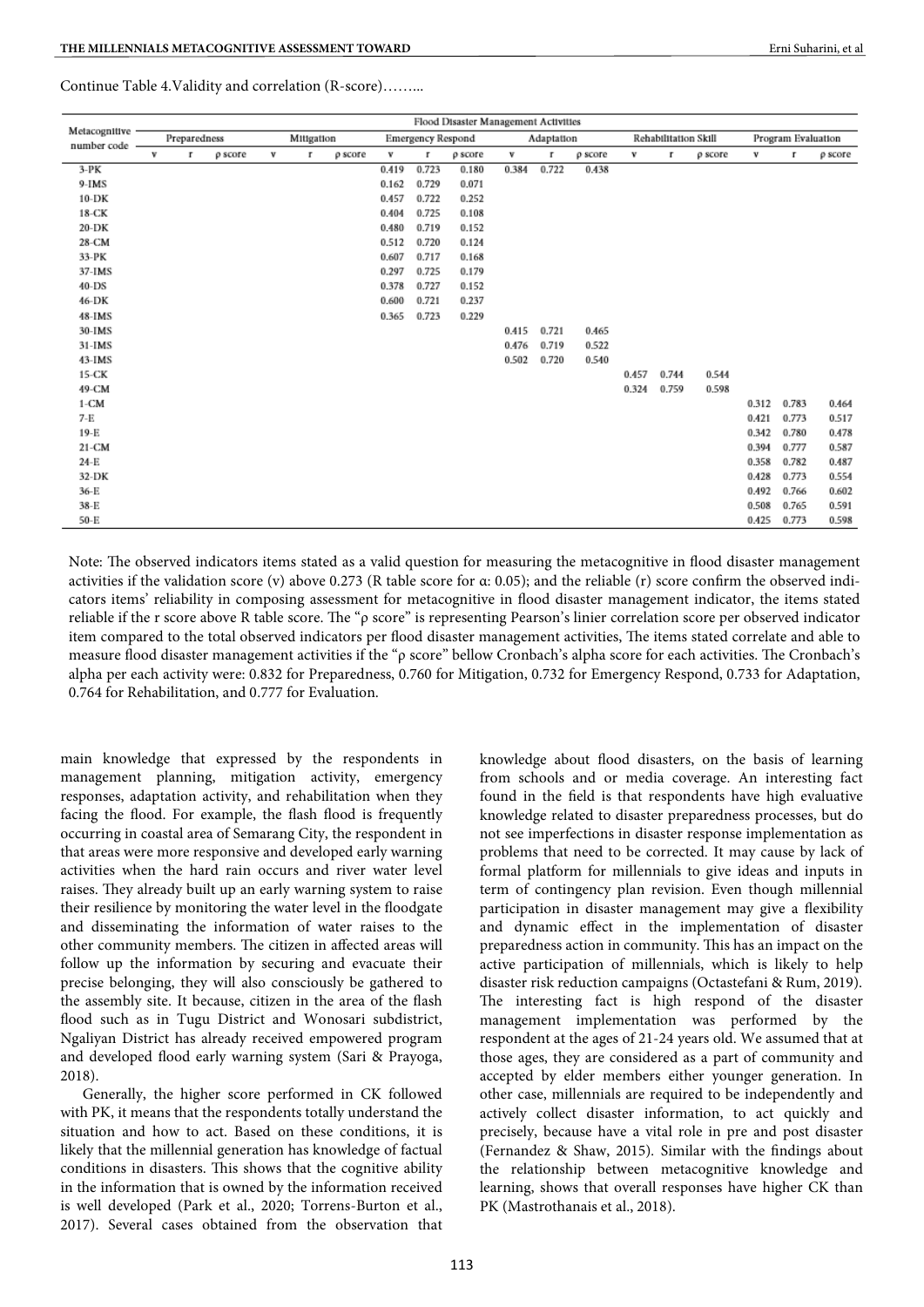| Disaster Management      |                      | CoK                |                    | CnK                |                    |           |       |                    |  |  |
|--------------------------|----------------------|--------------------|--------------------|--------------------|--------------------|-----------|-------|--------------------|--|--|
| Activities               | DK                   | PK                 | <b>CK</b>          | $\mathbf{P}$       | IMS                | <b>CM</b> | DS    | ${\bf E}$          |  |  |
| Affected Area            |                      |                    |                    |                    |                    |           |       |                    |  |  |
| Preparation              | $67.77$ <sup>a</sup> | 82.33 a            | 77.11 <sup>a</sup> | 75.98 <sup>a</sup> | 75.82 <sup>a</sup> | n/a       | 86.45 | n/a                |  |  |
| Mitigation               | 72.17 <sup>a</sup>   | n/a                | 79.78              | 79.33 <sup>a</sup> | 76.67              | 89.01     | 98.67 | n/a                |  |  |
| <b>Emergency Respond</b> | 77.73                | 76.37              | 83.87              | 82.67              | 74.67              | 84.00     | 95.33 | n/a                |  |  |
| Adaptation               | 76.00a               | 71.43              | 79.78              | 91.67              | 82.00              | 84.67     | 98.00 | n/a                |  |  |
| Rehabilitation Skill     | 82.33                | n/a                | 82.67              | 91.33              | 84.33              | 86.67     | n/a   | n/a                |  |  |
| Program Evaluation       | 85.33                | n/a                | n/a                | n/a                | 81.33              | 75.00     | 90.00 | 73.63 <sup>a</sup> |  |  |
| No or Less Potential     |                      |                    |                    |                    |                    |           |       |                    |  |  |
| Preparation              | 75.56 <sup>b</sup>   | 89.01 <sup>b</sup> | 80.95 <sup>b</sup> | 80.39 <sup>b</sup> | 81.87 b            | n/a       | 88.64 | n/a                |  |  |
| Mitigation               | 77.20 <sup>b</sup>   | n/a                | 80.95              | 92.31 <sup>b</sup> | 73.63              | 91.33     | 98.90 | n/a                |  |  |
| <b>Emergency Respond</b> | 78.90                | 83.33              | 85.05              | 82.78              | 72.34              | 84.34     | 97.25 | n/a                |  |  |
| Adaptation               | 80.59 <sup>b</sup>   | 88.00              | 80.95              | 92.31              | 83.52              | 86.45     | 98.90 | n/a                |  |  |
| Rehabilitation Skill     | 83.52                | n/a                | 84.34              | 94.51              | 81.32              | 87.36     | n/a   | n/a                |  |  |
| Program Evaluation       | 89.01                | n/a                | n/a                | n/a                | 80.77              | 79.12     | 87.91 | 80.22 <sup>b</sup> |  |  |

Table 5. Respondent's metacognition aspect score age, gender, education level, and affected by flood

Note: the alphabet (a & b) represent the significantly different between groups

Disaster management is a systematic and comprehensive effort to cope with all disaster events quickly, accurately and to suppress victims and losses (Carter, 1991). In another term, disaster management describes activities includes observing and analyzing disasters to improve actions, in order to strengthen the strategies on prevention, reduction, preparation, emergency response and recovery (Lettieri et al., 2009). All of the strategies has objectives include: 1) reducing or avoiding social, economic loses (Adeagbo et al., 2016), mental, and physical health (Shultz & Galea, 2008); 2) reducing the suffering of disaster victims; 3) speed up recovery; 4) providing protection to refugees or people who are displaced when their lives are threatened (Chan, 2015).

In fact, the majority of the respondents, actively participates in mitigation through tree and mangrove rehabilitation, cleaning up beaches from plastic and developing community based early warning system. But we found that most of their internal motivation is not strong because mostly of them just followed their friend and has no initiative in their own community movement. It needs to be recognized that millennials are still less involved in several activity such as disaster management plant preparation and evaluation. Even though, millennials skill in collecting and distributing information, also facilitating external assistance is very important to help in post-disaster activities include recovery, rehabilitation, and reconstruction (Wen et al., 2018). In another side, less involvement of millennials reduces their awareness in rehabilitation action (Ali et al., 2019; Shariff & Hamidi, 2019).

The observation shown, there were low participation in post-disaster traumatic rehabilitation, It caused by assumption appears in community that there are no mental disorder occurs after the flood, and the flood as general natural event. In fact, the perception that post-disaster trauma is considered an over-response and not a dangerous problem (Akerkar & Fordham, 2017). The low reporting of mental health conditions after the flood disaster may lead to

low management of psychological trauma and more emphasis on infrastructure development. This has implications for the difficulty of diagnosing mental illness and rehabilitation efforts. The majority of respondents also thought that it was impolite to ask about the psychological condition of disaster victims because this condition was a personal problem. This condition is common in developing countries or rural areas as a result of low mental health literacy, inadequate mental health treatment in terms of experts and facilities, the influence of social stigma (Dupont-Reyes et al., 2020), fear of being considered crazy by the community, taboo in discussing mental problems (Hartini et al., 2018), and low economic income (Crumb et al., 2019). Therefore, there needs to be fundamental improvements that need to be made, especially in the fields of knowledge, education and training in resolving post-disaster trauma (Morganstein & Ursano, 2020).

Ideally, millennials who has high access to technology, can take advantages to overcome trauma, increase consciousness and create opportunities for victims to gain up their motivation through creative ways. But, even the millennials in Semarang City has access to internet and social media, they do not show actively in rehabilitation services, such as improving mobility or mental health for kids. It may cause by lack of self-drive, feeling reluctant and lacking in courage, as well as the lack of involvement from related parties to mobilize youth as volunteers in post-disaster activities (Bloom, 2017; Keller, 2016).

# **4. Conclusion**

The millennials in flood disaster areas in Semarang City have a high ability to manage strategies in dealing with foodrelated problems. This is indicated by the high value of DS which represents the corrective attitude and ability to think quickly which is represented in the value of CK. For metacognitive awareness, the cognition knowledge is higher than controlling knowledge, it can be concluded that most of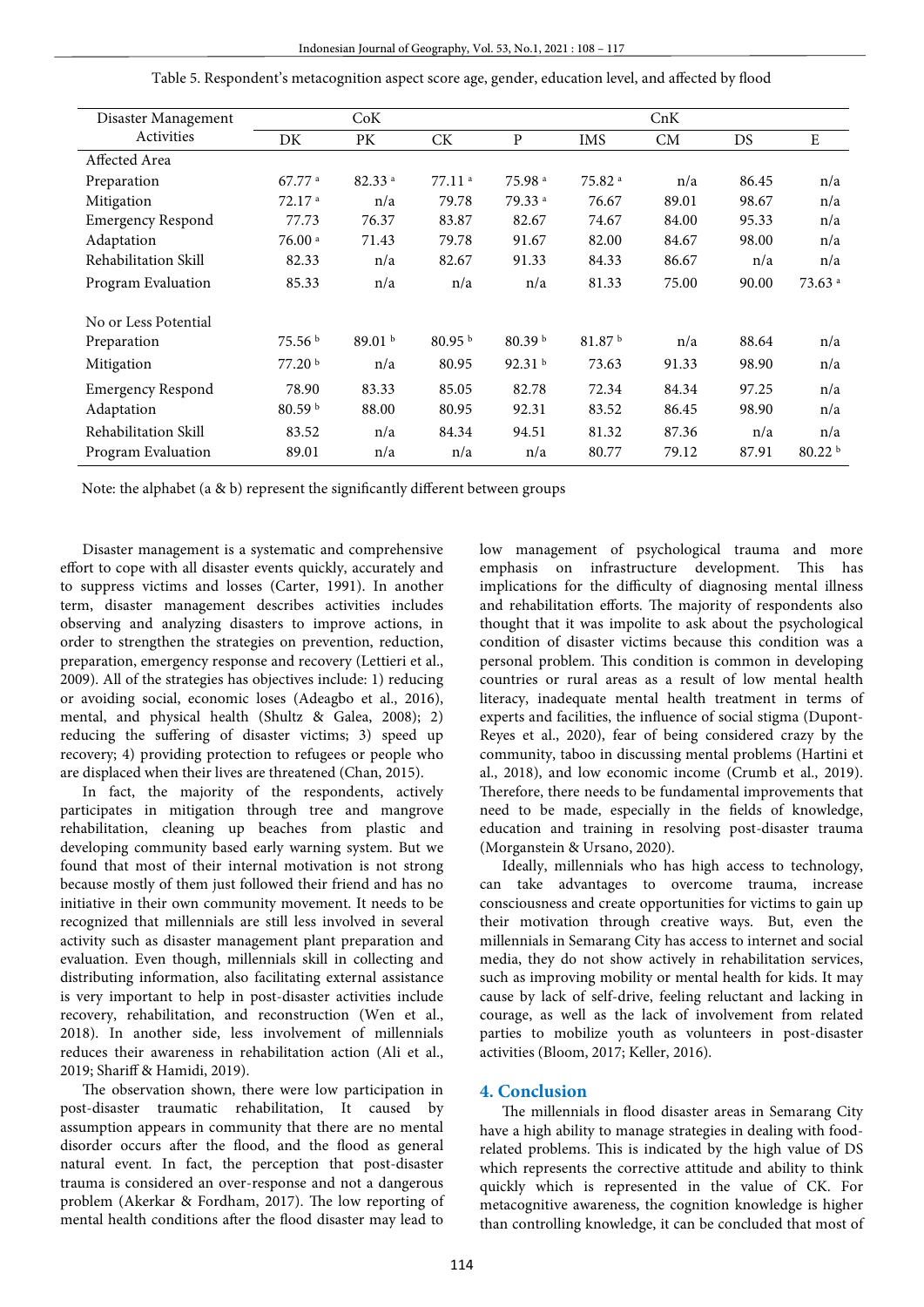the millennials are know and understand about disaster management, but in fact, they less involved in flood disaster management planning. We believe, all knowledge in metacognitive is related, or even applied during implementing the disaster management.

Generally, the respondent has low score of the metacognitive on preparedness and emergency respond. Most of the respondent actively involved in mitigation and rehabilitation as a volunteer in ecosystem rehabilitation, but they have lack initiative to personally taking action in their own environment. It indicates that millennials knowledge should be sharpen by increasing their awareness and knowledge toward involved in various disaster experiences.

The millennials with metacognitive skills will tend to learn disaster management strategies based on previous successes or failures in completing tasks. In other words, millennials shall be more actively, independently, and cooperatively involved in arranging flood-disaster management. But we also realize that in this research still lack of information, such as how shall community elements, including millennials involved in build up community-based disaster resilience.

#### **Acknowledgement**

The author would like to acknowledge to the Institute for Research and Community Services for facilitating this research through DIPA funding Universitas Negeri Semarang in 2020.

#### **References**

- Adeagbo, A., Daramola, A., Carim-Sanni, A., Akujobi, C., & Ukpong, C. (2016). Effects of natural disasters on social and economic well being: A study in Nigeria. *International Journal of Disaster Risk Reduction*, *17(August 2016).* 1–12. https:// doi.org/10.1016/j.ijdrr.2016.03.006
- Akerkar, S., & Fordham, M. (2017). Gender, place and mental health recovery in disasters: Addressing issues of equality and difference. *International Journal of Disaster Risk Reduction*, *23 (July 2016)*. 218–230. https://doi.org/10.1016/j.ijdrr.2017.03.014
- Ali, M. S. S., Arsyad, M., Kamaluddin, A., Busthanul, N., & Dirpan, A. (2019). Community based disaster management: Indonesian experience. *IOP Conference Series: Earth and Environmental Science*, *235(1).* https://doi.org/10.1088/1755- 1315/235/1/012012
- Bloom, P. (2017). Empathy and its discontents. *Trends in Cognitive Sciences*, *21(1).* 24–31. https://doi.org/10.1016/j.tics.2016.11.004
- BNPB. (2021). *Informasi Bencana*. Available on line at: https:// www.bnpb.go.id/informasi-bencana
- BPBD. (2021). *Data Bencana Tahun 2012-2020*. Available on line at: http://bpbd.semarangkota.go.id/pages/data-bencana
- Brooks, B., Curnin, S., Bearman, C., Owen, C., & Rainbird, S. (2016). An assessment of the opportunities to improve strategic decision-making in emergency and disaster management. *Australian Journal of Emergency Management*, *31(4).* 38–43.
- Buchori, I., Pramitasari, A., Sugiri, A., Maryono, M., Basuki, Y., & Sejati, A. W. (2018). Adaptation to coastal flooding and inundation: Mitigations and migration pattern in Semarang City, Indonesia. *Ocean and Coastal Management*, *163(August 2018)*. 445–455. https://doi.org/10.1016/ j.ocecoaman.2018.07.017
- Carter, W. N. (1991). *Disaster management a disaster manager's handbook*. Asian Development Bank: Mandaluyong City, Philiphine: . https://www.think-asia.org/bitstream/ handle/11540/5035/disaster-management-handbook.pdf? sequence=1
- Chan, N. W. (2015). Impacts of disasters and disaster risk

management in Malaysia: the case of floods. In *Resilience and Recovery in Asian Disasters* (239–265). Springer: Tokyo. https:// doi.org/10.1007/978-4-431-55022-8

- Chaussard, E., Amelung, F., Abidin, H., & Hong, S. H. (2013). Sinking cities in Indonesia: Alos Palsar detects rapid subsidence due to groundwater and gas extraction. *Remote Sensing of Environment*, *128(January 2013)*. 150–161. https:// doi.org/10.1016/j.rse.2012.10.015
- Chekwa, E., McFadden, M., Divine, A., & Dorius, T. (2015). Metacognition: Transforming the learning experience. *Journal of Learning in Higher Education*, *11(2)*. 109–112. http:// search.ebscohost.com/login.aspx?
- direct=true&db=eue&AN=110908492&site=ehost-live Cox, R. S., & Hamlen, M. (2015). Community disaster resilience and the rural resilience index. *American Behavioral Scientist*, *59(2)*. 220–237. https://doi.org/10.1177/0002764214550297
- Cox, R. S., Hill, T. T., Plush, T., Heykoop, C., & Tremblay, C. (2019). More than a checkbox: engaging youth in disaster risk reduction and resilience in Canada. *Natural Hazards*, *98(1)*. 213–227. https://doi.org/10.1007/s11069-018-3509-3
- Crumb, L., Mingo, T. M., & Crowe, A. (2019). "Get over it and move on": The impact of mental illness stigma in rural, low-income United States populations. *Mental Health and Prevention*, *13 (November 2018)*. 143–148. https://doi.org/10.1016/ j.mhp.2019.01.010
- Dupont-Reyes, M. J., Villatoro, A. P., Phelan, J. C., Painter, K., & Link, B. G. (2020). Adolescent views of mental illness stigma. *American Journal of Orthopsychiatry*, *90(2)*. 201–211. http:// dx.doi.org/10.1037/ort0000425
- Fernandez, G., & Shaw, R. (2015). Youth participation in disaster risk reduction through science clubs in the Philippines. *Disasters*, *39(2)*. 279–294. https://doi.org/10.1111/disa.12100
- Fletcher, S., Cox, R. S., Scannell, L., Heykoop, C., Tobin-Gurley, J., & Peek, L. (2016). Youth creating disaster recovery and resilience: A multi-site arts-based youth engagement research project. *Children, Youth and Environments*, *26(1)*. 148-163. https://doi.org/10.7721/chilyoutenvi.26.1.0148
- Fothergill, A. (2020). *Children, youth, and disaster*. Oxford Research Encyclopedia of Natural Hazard Science. Available on line at: https://oxfordre.com/naturalhazardscience/view/10.1093/ acrefore/9780199389407.001.0001/acrefore-9780199389407-e-23.
- Frank, D. J., & Kuhlmann, B. G. (2016). More than just beliefs. Experience and beliefs jointly contribute to volume effects on metacognitive judgments. *Journal of Experimental Psychology: Learning, Memory, and Cognition*, *43(5).* 680–694.
- Ganapati, N. E., & Mostafavi, A. (2018). Cultivating metacognition in each of us: thinking about "thinking" in interdisciplinary disaster research. *Risk Analysis*. *0(0).* 1-19. https:// doi.org/10.1111/risa.13226
- Hapsari, R. I., & Zenurianto, M. (2016). View of flood disaster management in Indonesia and the key solutions. *American Journal of Engineering Research (AJER)*, *5(3).* 140–151. http:// www.ajer.org/papers/v5(03)/T050301400151.pdf
- Hartini, N., Fardana, N. A., Ariana, A. D., & Wardana, N. D. (2018). Stigma toward people with mental health problems in Indonesia. *Psychology Research and Behavior Management*, *11 (Oktober 2018)*. 535–541. https://doi.org/10.2147/ PRBM.S175251
- Heyes, C. (2016). Who knows? Metacognitive social learning strategies. *Trends in Cognitive Sciences*, *20(3).* 204–213. https:// doi.org/10.1016/j.tics.2015.12.007
- Indrayati, A., Aji, A., & Hikmah, N. (2018). 3D model and morphometry of the Beringin watershed as an effort for flash flood disaster risk reduction in Semarang. MATEC Web of *Conferences*, *229*. https://doi.org/10.1051/ matecconf/201822904010
- Ivanova, O. E. (2019). Critical thinking in the digital age: Strategies of human resource management. *Space and Culture, India*, *7(3).* 139–148. https://doi.org/10.20896/saci.v7i3.658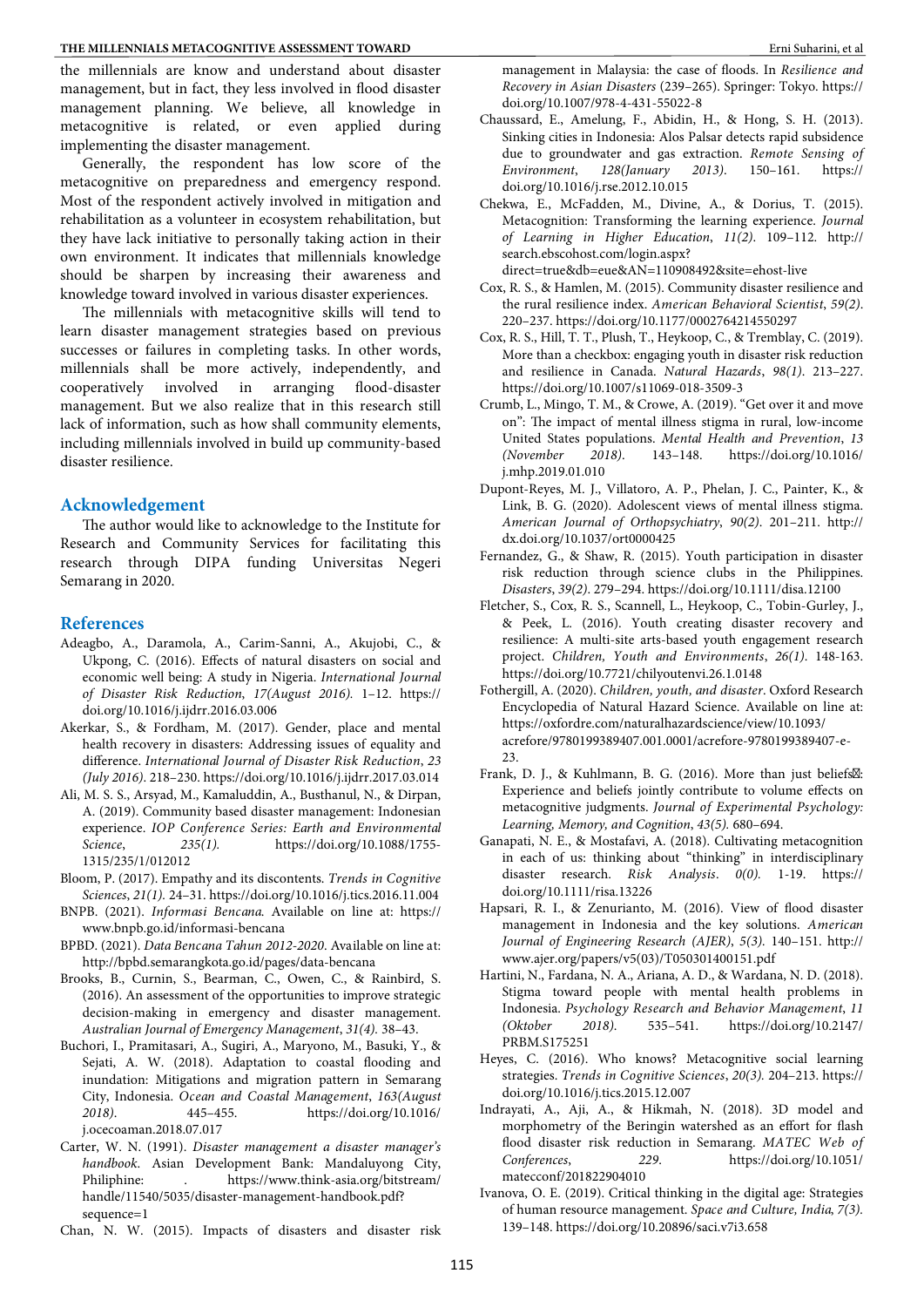- Janicke-Bowles, S., Nayaran, A., & Seng, A. (2018). Social media for good? A survey on millennials' inspirational social media use. *The Journal of Social Media in Society*, *7(2)*. 120-140.
- Kavousi, S., Miller, P. A., & Alexander, P. A. (2019). Modeling metacognition in design thinking and design making. *International Journal of Technology and Design Education*. *30(4).*709-735*.* https://doi.org/10.1007/s10798-019-09521- 9
- Keller, R. S. (2016). Keeping disaster human: empathy, systematization, and the law. *Minnesota Journal of Law, Science & Technology*, *17(1)*, 1-69. Available on line at: https://scholarship.law.umn.edu/mjlst/vol17/iss1/1

The

- Koumachi, B. (2019). The digital turn in higher education: A "digital natives" mythbusting. *International Journal of Research in English Education*, *4(1).* 69–79.
- Kudesia, R. S. (2019). Mindfulness as metacognitive practice. *Academy of Management Review*, *44(2).* 405–423. https:// doi.org/10.5465/amr.2015.0333
- Kumar, S. A. P., Bao, S., Singh, V., & Hallstrom, J. (2019). Flooding disaster resilience information framework for smart and connected communities. *Journal of Reliable Intelligent Environments*, *5(1).* 3–15. https://doi.org/10.1007/s40860- 019-00073-2
- Lettieri, E., Masella, C., & Radaelli, G. (2009). Disaster management: Findings from a systematic review. *Disaster Prevention and Management: An International Journal*, *18(2).* 117– 136. https://doi.org/10.1108/09653560910953207
- Liu, W., Dugar, S., Mccallum, I., Thapa, G., See, L., Khadka, P., Budhathoki, N., Brown, S., Mechler, R., Fritz, S., & Shakya, P. (2018). Integrated participatory and collaborative risk mapping for enhancing disaster resilience. *ISPRS International Journal of Geo-Information*, *7(2)*. 1–23. https://doi.org/10.3390/ ijgi7020068
- Mark, P. (2017). Environmental disruption: Push/pull factors, human migration, and homeland security. *Journal of Political Sciences & Public Affairs*, *5(2)*.624-629. https:// doi.org/10.4172/2332-0761.1000264
- Mastrothanais, K., Kalianou, M., Katsifi, S., & Zouganali, A. (2018). The use of metacognitive knowledge and regulation strategies of students with and without special learning difficulties. *International Journal of Special Education*, *33 (1)*. 184–200. Available on line at: https://eric.ed.gov/? id=EJ1184100
- Maulida, H. (2020). The implementation of disaster management and legal protection for disaster relief volunteers (Case of Central Java Province, Indonesia). *Journal of Law and Legal Reform*, *1(3)*. 415–424. https://doi.org/10.15294/ jllr.v1i3.37091
- Morganstein, J. C., & Ursano, R. J. (2020). Ecological Disasters and Mental Health: Causes, Consequences, and Interventions. *Frontiers in Psychiatry*, *11(February 2020).* 1–15. https:// doi.org/10.3389/fpsyt.2020.00001
- Naubi, I., Zardari, N. H., Shirazi, S. M., Roslan, N. A., Yusop, Z., & Haniffah, M. R. B. M. (2017). Ranking of Skudai river subwatersheds from sustainability indices-Application of promethee method. *International Journal of GEOMATE*, *12(29)*. 124–131. https://doi.org/10.21660/2017.29.24734
- Nifa, F. A. A., Abbas, S. R., Lin, C. K., & Othman, S. N. (2017). Developing a disaster education program for community safety and resilience: The preliminary phase. *AIP Conference Proceedings*, *1891(October 2017)*. https:// doi.org/10.1063/1.5005338
- Nugraha, A. L., Hani'Ah, & Pratiwi, R. D. (2017). Assessment of multi hazards in Semarang City. *AIP Conference Proceedings*, *1857*, 1–9. https://doi.org/10.1063/1.4987112
- Nugraha, S. B., Sidiq, W. A. B. N., & Hanafi, F. (2017). Landsat image analysis for open spaces change monitoring to temperature changes in Semarang City. *1st International*

*Conferenve on Geography and Education*, *79*, 212–217. https://doi.org/10.2991/icge-16.2017.43

- O'Neill, H. K., McLean, A. J., Kalis, R., & Shultz, J. M. (2016). Disaster averted: Community resilience in the face of a catastrophic flood. *Disaster Health*, 3(3). 67-77. https:// doi.org/10.1080/21665044.2016.1219575
- Octastefani, T., & Rum, M. (2019). Millennials' contribution in disaster risk reduction: Case study of tidal flooding in Semarang. *Jurnal Ilmu Sosial Dan Ilmu Politik*, *23(1)*. 14- 29. https://doi.org/10.22146/jsp.43727
- Ozsoy, G., Memis, A., & Temur, T. (2009). Metacognition, study habits and attitudes. *International Electronic Journal of Elementary Education*, *2*(1). 154–166.
- Park, B., Korbach, A., & Brünken, R. (2020). Does thinking-aloud affect learning, visual information processing and cognitive load when learning with seductive details as expected from self-regulation perspective? *Computers in Human Behavior*, *111(10)*. 106411. https:// doi.org/10.1016/j.chb.2020.106411
- Patton, M. Q. (2014). *Qualitative Research & Evaluation Methods:*  Integrating Theory and Practice (4th ed.). SAGE Publications. https://books.google.co.id/books?id=- CM9BQAAQBAJ
- Questienne, L., Van Opstal, F., Van Dijck, J. P., & Gevers, W. (2018). Metacognition and cognitive control: Behavioural adaptation requires conflict experience. *Quarterly Journal of Experimental Psychology*, *71*(2), 411–423. https:// doi.org/10.1080/17470218.2016.1251473
- Rahmayanti, H., Ichsan, I. Z., Azwar, S. A., Damayanti, S., Suharini, E., & Kurniawan, E. (2020). Environmental learning about flood disaster in university: Students HOTS for preliminary analysis to develop DIFMOL model. *E3S Web of Conferences*, *211*, 1–8. https://doi.org/10.1051/ e3sconf/202021102016
- Rico, G. C. S. (2019). School-community collaboration: Disaster preparedness towards building resilient communities. *International Journal of Disaster Risk Management*, *1(2).* 45–59. https://doi.org/10.18485/ijdrm.2019.1.2.4
- Roy, S. G., Tucker, G. E., Koons, P. O., Smith, S. M., & P. Upton. (2016). A fault runs through it: Modeling the influence of rock strength and grain-size distribution in a faultdamaged landscape. *Journal of Geophysical Research: Earth Surface*, *121(10).* 1911–1930. https:// doi.org/10.1002/2013JF002871.Received
- Sari, A. D., & Prayoga, N. (2018). Enhancing citizen engagement in the face of climate change risks: A case study of the flood early warning system and health information system in Semarang city, Indonesia. In S. Hughes (Ed.), *Climate Changes in Cities: Urban Book Series* (121–137). https:// doi.org/10.1007/978-3-319-65003-6\_7
- Schraw, G., & Dennison, R. S. (1994). Assessing metacognitive awareness. In *Contemporary Educational Psychology*, *19 (4*).460–475. https://doi.org/10.1006/ceps.1994.1033
- Shariff, N. N. M., & Hamidi, Z. S. (2019). Community-based approach for a flood preparedness plan in Malaysia. *Jàmbá: Journal of Disaster Risk Studies*, *11(1)*. 1–6. https:// doi.org/10.4102/jamba.v11i1.598
- Shea, N., & Frith, C. D. (2019). The global workspace needs metacognition. *Trends in Cognitive Sciences*, *23(7)*. 560– 571. https://doi.org/10.1016/j.tics.2019.04.007.
- Shultz, J. M., & Galea, S. (2008). Financial and social circumstances and the incidence and course of PTSD in Mississippi during the first two years after Hurricane Katrina. *Journal of Traumatic Stress*, *21(4).* 357–368. https:// doi.org/10.1002/jts.20355
- Suharini, E., Hanafi, F., Sidiq, A. B. N., & Wahid, W. (2017). Study of population growth and land use change impact of intrusion on Pekalongan City. *Advances in Social Science, Education and Humanities Research*, *79(ICGE 2016)*, 232– 238. https://doi.org/10.2991/icge-16.2017.46